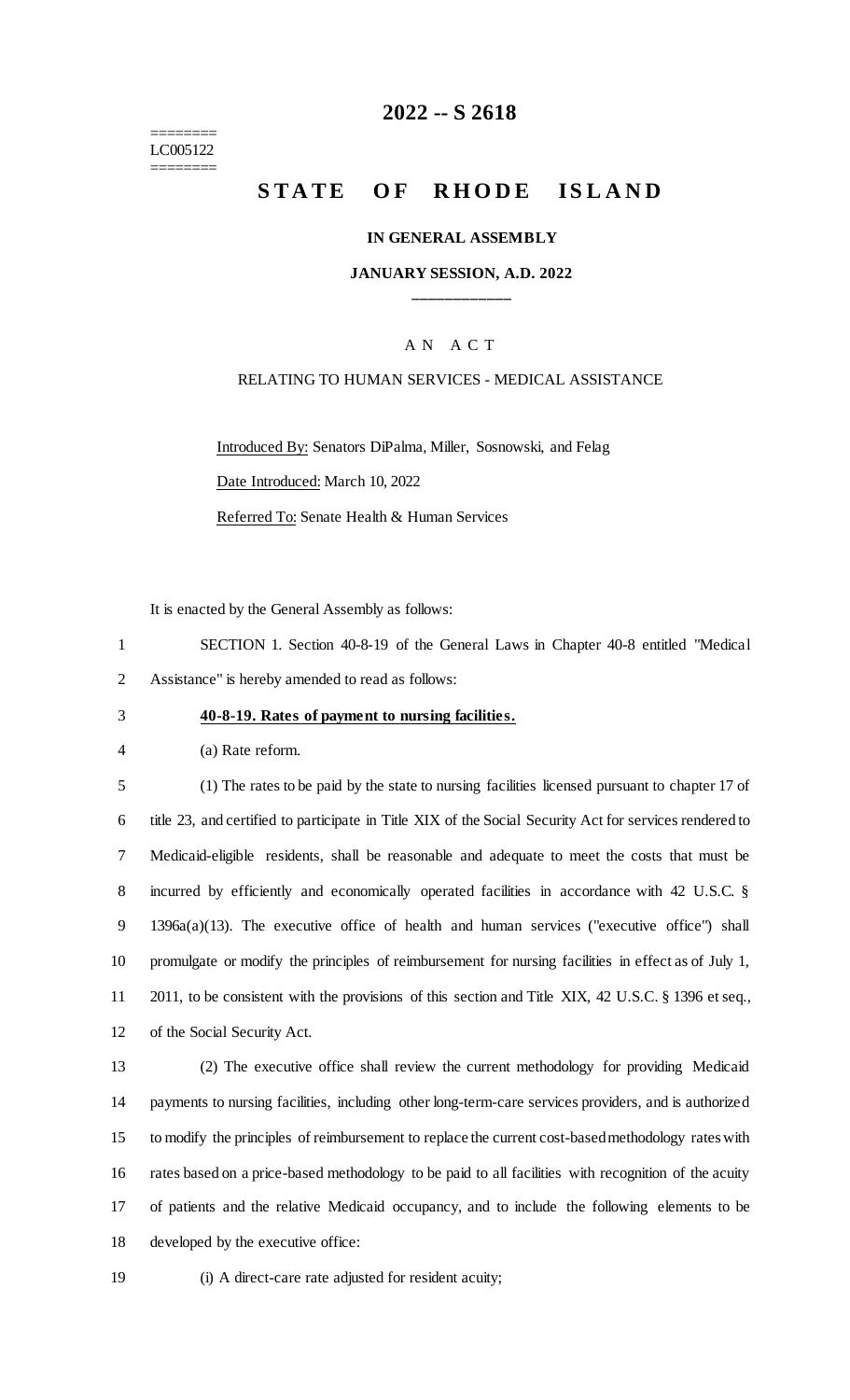(ii) An indirect-care rate comprised of a base per diem for all facilities;

2 (iii) A rearray of costs for all facilities every three (3) years beginning October, 2015, that may or may not result in automatic per diem revisions 2022 utilizing data from the most recent finalized year of facility cost reports. The per diem rate components described in subsections (a) (2)(i) and (a)(2)(ii) of this section shall be adjusted accordingly to reflect changes in direct and 6 indirect care costs since the previous rearray;

- 
- (iv) Application of a fair-rental value system;
- 

(v) Application of a pass-through system; and

 (vi) Adjustment of rates by the change in a recognized national nursing home inflation index to be applied on October 1 of each year, beginning October 1, 2012. This adjustment will not occur on October 1, 2013, October 1, 2014, or October 1, 2015, but will occur on April 1, 2015. The adjustment of rates will also not occur on October 1, 2017, October 1, 2018, and October 1, 2019. Effective July 1, 2018, rates paid to nursing facilities from the rates approved by the Centers for Medicare and Medicaid Services and in effect on October 1, 2017, both fee-for-service and managed care, will be increased by one and one-half percent (1.5%) and further increased by one percent (1%) on October 1, 2018, and further increased by one percent (1%) on October 1, 2019. In addition to the annual nursing home inflation index adjustment, there shall be a base rate staffing adjustment of one-half percent (0.5%) on October 1, 2021, one percent (1.0%) on October 1, 2022, and one and one-half percent (1.5%) on October 1, 2023. The inflation index shall be applied without regard for the transition factors in subsections (b)(1) and (b)(2). For purposes of October 1, 2016, adjustment only, any rate increase that results from application of the inflation index to subsections (a)(2)(i) and (a)(2)(ii) shall be dedicated to increase compensation for direct-care workers in the following manner: Not less than 85% of this aggregate amount shall be expended to fund an increase in wages, benefits, or related employer costs of direct-care staff of nursing homes. For purposes of this section, direct-care staff shall include registered nurses (RNs), licensed practical nurses (LPNs), certified nursing assistants (CNAs), certified medical technicians, housekeeping staff, laundry staff, dietary staff, or other similar employees providing direct-care services; provided, however, that this definition of direct-care staff shall not include: (i) RNs and LPNs who are classified as "exempt employees" under the federal Fair Labor Standards Act (29 U.S.C. § 201 et seq.); or (ii) CNAs, certified medical technicians, RNs, or LPNs who are contracted, or subcontracted, through a third-party vendor or staffing agency. By July 31, 2017, nursing facilities shall submit to the secretary, or designee, a certification that they have complied with the provisions of this subsection (a)(2)(vi) with respect to the inflation index applied on October 1, 2016. Any facility that does not comply with terms of such certification shall be subjected to a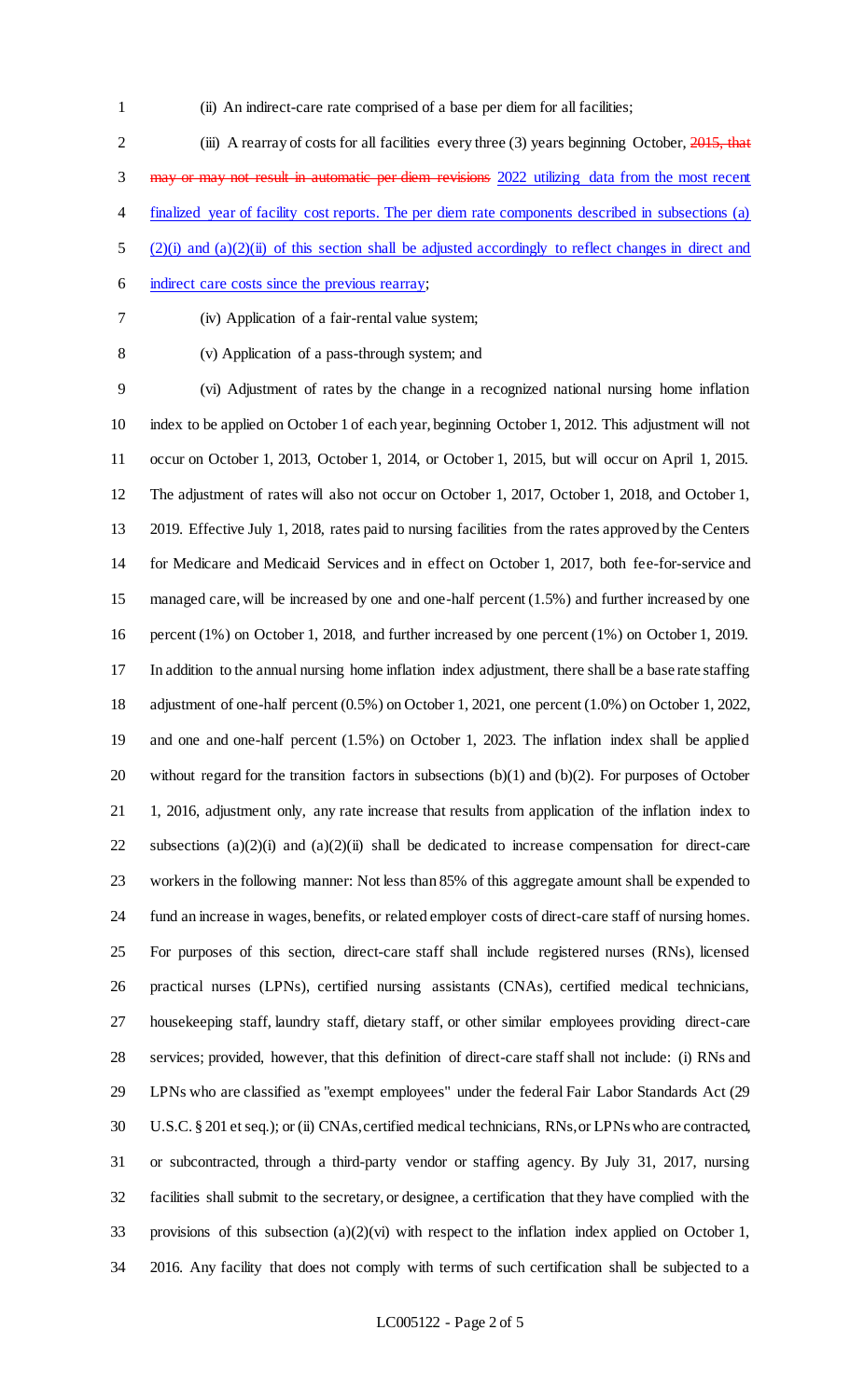clawback, paid by the nursing facility to the state, in the amount of increased reimbursement subject to this provision that was not expended in compliance with that certification.

 (3) Commencing on October 1, 2021, eighty percent (80%) of any rate increase that results 4 from application of the inflation index to subsections (a)(2)(i) and (a)(2)(ii) of this section shall be dedicated to increase compensation for all eligible direct-care workers in the following manner on October 1, of each year.

 (i) For purposes of this subsection, compensation increases shall include base salary or hourly wage increases, benefits, other compensation, and associated payroll tax increases for eligible direct-care workers. This application of the inflation index shall apply for Medicaid reimbursement in nursing facilities for both managed care and fee-for-service. For purposes of this subsection, direct-care staff shall include registered nurses (RNs), licensed practical nurses (LPNs), certified nursing assistants (CNAs), certified medication technicians, licensed physical therapists, licensed occupational therapists, licensed speech-language pathologists, mental health workers who are also certified nurse assistants, physical therapist assistants, housekeeping staff, laundry staff, dietary staff or other similar employees providing direct-care services; provided, however that this definition of direct-care staff shall not include:

 (A) RNs and LPNs who are classified as "exempt employees" under the federal Fair Labor Standards Act (29 U.S.C. § 201 et seq.); or

 (B) CNAs, certified medication technicians, RNs or LPNs who are contracted or subcontracted through a third-party vendor or staffing agency.

 (4)(i) By July 31, 2021, and July 31 of each year thereafter, nursing facilities shall submit to the secretary or designee a certification that they have complied with the provisions of subsection (a)(3) of this section with respect to the inflation index applied on October 1. The executive office of health and human services (EOHHS) shall create the certification form nursing facilities must complete with information on how each individual eligible employee's compensation increased, including information regarding hourly wages prior to the increase and after the compensation increase, hours paid after the compensation increase, and associated increased payroll taxes. A collective bargaining agreement can be used in lieu of the certification form for represented employees. All data reported on the compliance form is subject to review and audit by EOHHS. The audits may include field or desk audits, and facilities may be required to provide additional supporting documents including, but not limited to, payroll records.

 (ii) Any facility that does not comply with the terms of certification shall be subjected to a clawback and twenty-five percent (25%) penalty of the unspent or impermissibly spent funds, paid by the nursing facility to the state, in the amount of increased reimbursement subject to this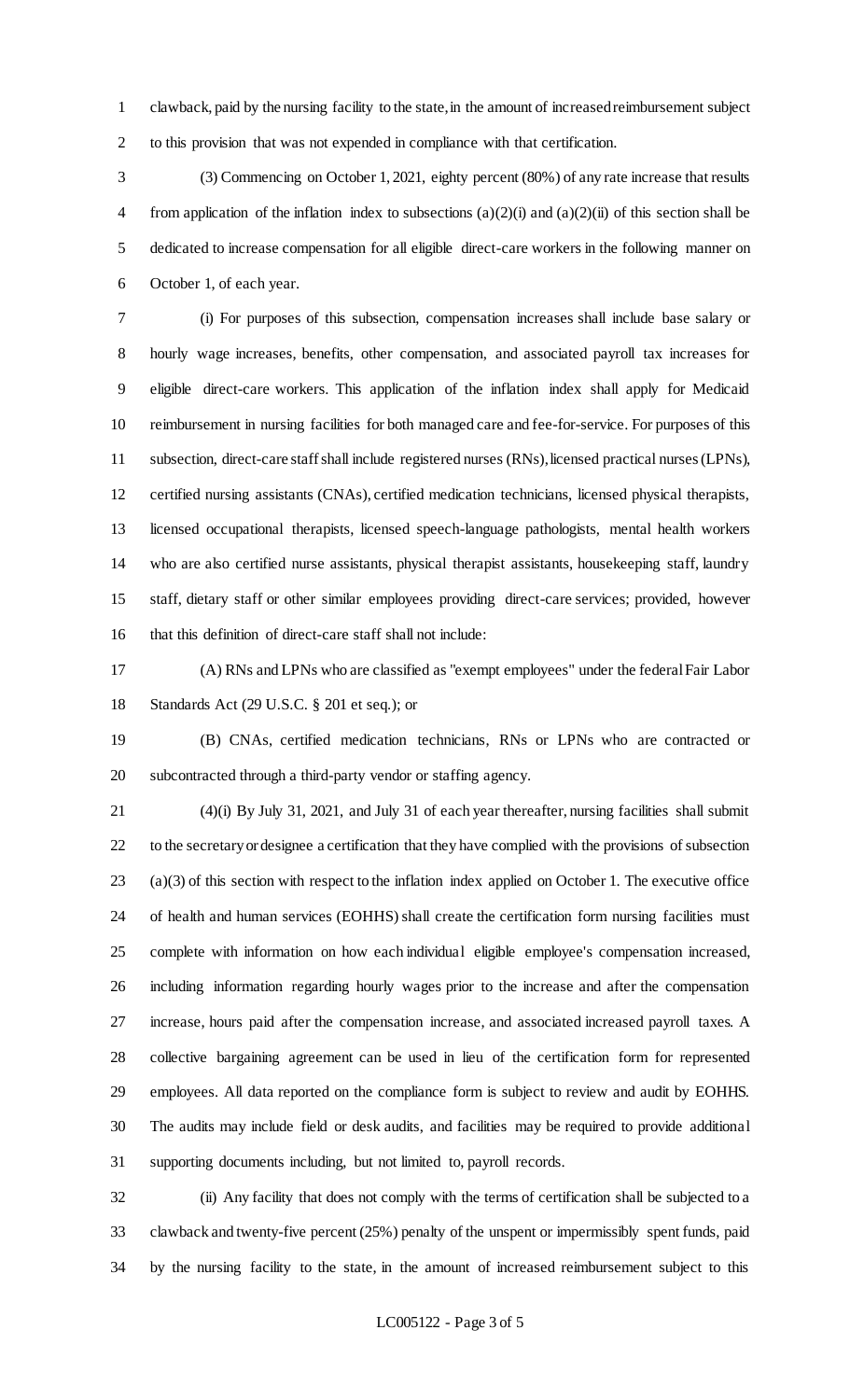provision that was not expended in compliance with that certification.

2 (iii) In any calendar year where no inflationary index is applied, eighty percent (80%) of 3 the base rate staffing adjustment in that calendar year pursuant to subsection  $(a)(2)(vi)$  of this section shall be dedicated to increase compensation for all eligible direct-care workers in the 5 manner referenced in subsections  $(a)(3)(i)$ ,  $(a)(3)(i)(A)$ , and  $(a)(3)(i)(B)$  of this section.

 (b) Transition to full implementation of rate reform. For no less than four (4) years after the initial application of the price-based methodology described in subsection (a)(2) to payment rates, the executive office of health and human services shall implement a transition plan to moderate the impact of the rate reform on individual nursing facilities. The transition shall include the following components:

 (1) No nursing facility shall receive reimbursement for direct-care costs that is less than the rate of reimbursement for direct-care costs received under the methodology in effect at the time of passage of this act; for the year beginning October 1, 2017, the reimbursement for direct-care costs under this provision will be phased out in twenty-five-percent (25%) increments each year until October 1, 2021, when the reimbursement will no longer be in effect; and

 (2) No facility shall lose or gain more than five dollars (\$5.00) in its total, per diem rate the first year of the transition. An adjustment to the per diem loss or gain may be phased out by twenty- five percent (25%) each year; except, however, for the years beginning October 1, 2015, there shall be no adjustment to the per diem gain or loss, but the phase out shall resume thereafter; and

 (3) The transition plan and/or period may be modified upon full implementation of facility per diem rate increases for quality of care-related measures. Said modifications shall be submitte d in a report to the general assembly at least six (6) months prior to implementation.

 (4) Notwithstanding any law to the contrary, for the twelve-month (12) period beginning July 1, 2015, Medicaid payment rates for nursing facilities established pursuant to this section shall not exceed ninety-eight percent (98%) of the rates in effect on April 1, 2015. Consistent with the other provisions of this chapter, nothing in this provision shall require the executive office to restore the rates to those in effect on April 1, 2015, at the end of this twelve-month (12) period.

SECTION 2. This act shall take effect upon passage.

#### ======== LC005122 ========